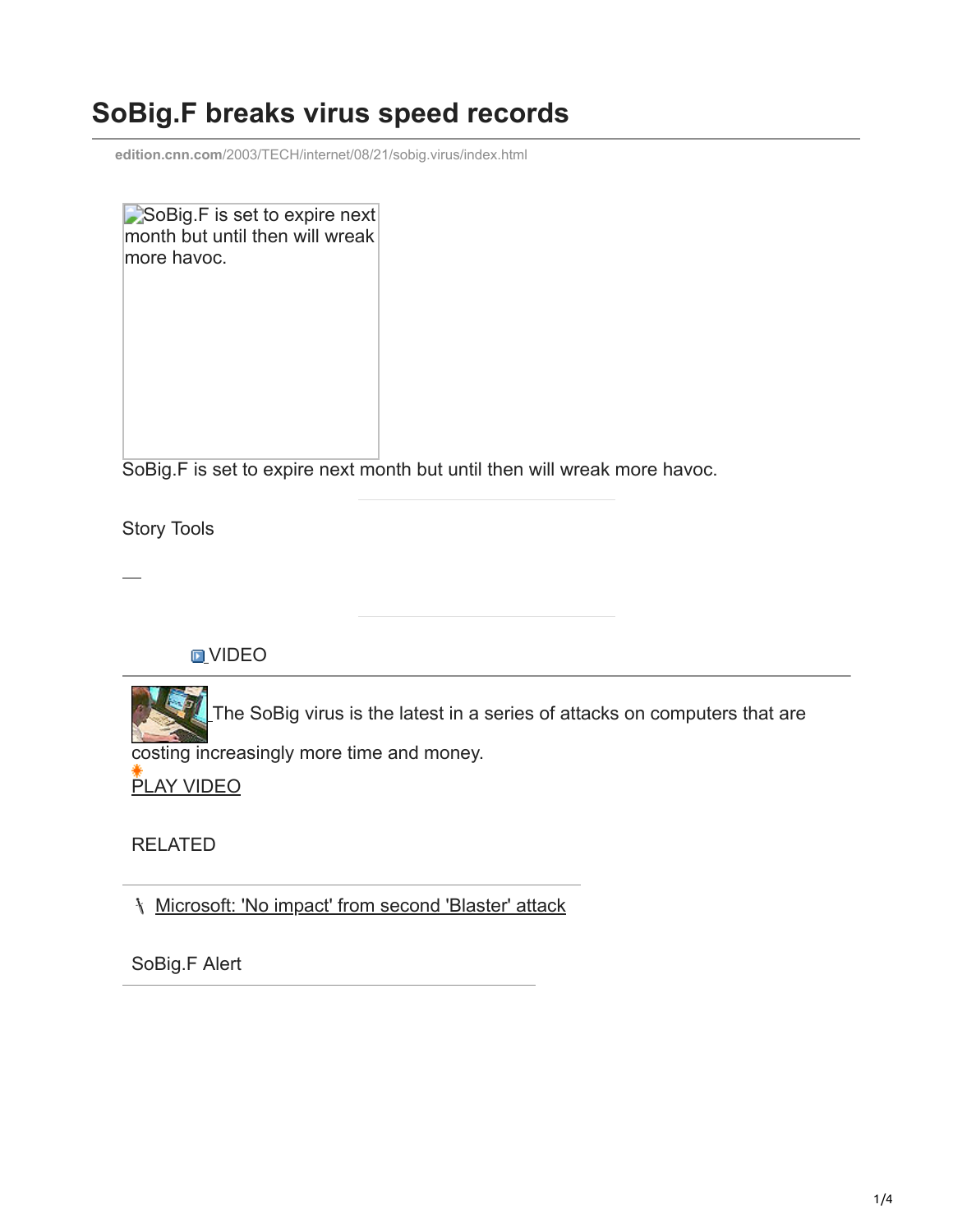Be on the lookout for the following attachments:

application.pif details.pif document\_9446.pif document\_all.pif movie0045.pif thank\_you.pif your\_details.pif your\_document.pif wicked\_scr.scr

QUICKVOTE

Have you been hit by the SoBig worm?

Yes

No

VIEW RESULTS

**(CNN) -- The SoBig.F computer virus -- which has already overwhelmed hundreds of thousands of computers worldwide -- has become the fastest spreading virus ever with experts warning the worst is yet to come.**

Already the worm has caused an estimated \$50 million of damage in the United States alone.

Among its casualties: It briefly brought freight and computer traffic in Washington, D.C. to a halt, grounded Air Canada and slowed down computer systems at many major companies such as advanced technology firm Lockheed Martin.

The sixth or "F" version of the SoBig infection disguises itself in e-mails which once opened scan a computer for e-mail addresses before sending scores of messages to the addresses it collected via its own inbuilt sending program.

The SoBig.F outbreak, first detected Monday, began 10 days after the Blaster worm (which itself infected an estimated 500,000 users) and has already beaten other infamous viruses such as LoveBug, Klez and Kournikova in terms of spread.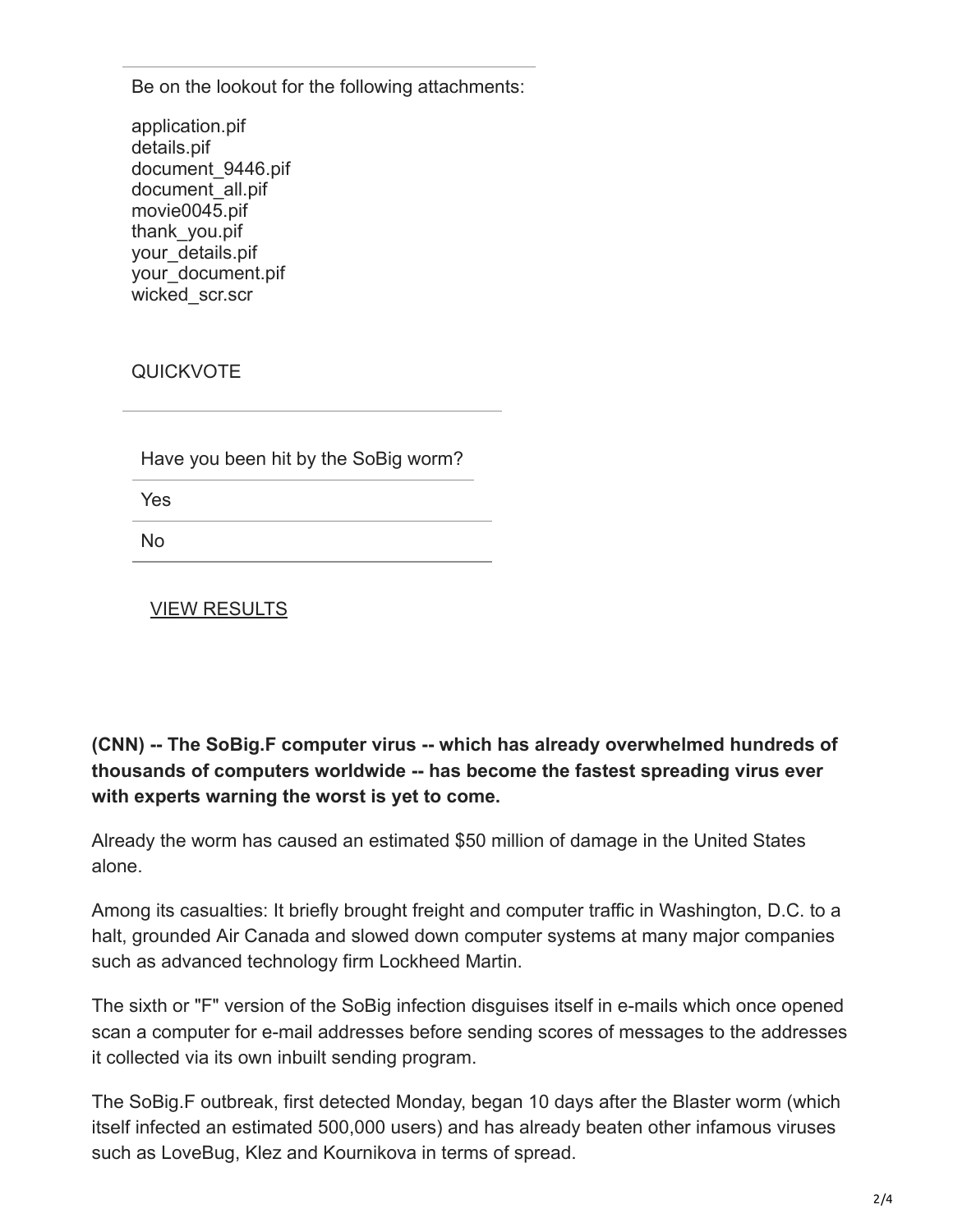The first SoBig variant was released in January.

U.S.-based e-mail security group MessageLabs says the virus originated and is most prevalent in the United States.

"This is the most severe e-mail virus we've ever seen," MessageLabs' Josh White said.

"At its peak 1 out of 17 e-mails that we were processing was a copy of the SoBig.F virus. Certainly we haven't seen numbers like this before. It is spreading at a very fast rate and the volumes are high."

Internet service provider AOL (part of the AOL Time Warner group which includes CNN) says it scanned 40.5 million e-mails and found the virus in more than half. SoBig accounted for 98 percent of all viruses found.

The e-mail-borne worm arrives with various subject headers, such as: Your details, Thank you!, Re: Thank you!, Re: Details, Re: Re: My details, Re: Approved, Re: Your application, Re: Wicked screensaver or Re: That movie.

The body of the message is short and usually contains either "See the attached file for details" or "Please see the attached file for details."

Fooled that the e-mail is legitimate, the user opens the e-mail and triggers the worm, which then goes hunting for addresses. The flood of messages it then sends are capable of succumbing other users' inboxes or computer systems by the sheer volume of e-mails.

## **Worrying sign**

The virus also implements a background program that turns an infected computer into a relay system for further messages from the virus' creator.

This part of the virus has led many computer security experts to believe the virus was written to try and beat spam filters.

Experts are predicting that though it will soon be brought under control, the infection is likely to spike early next week as many people in Europe and the U.S. return to work from (northern hemisphere) summer holidays to awaiting e-mail inboxes.

However, the worm is set to deactivate September 10 and halt further propagation. This itself is a worrying sign.

"The SoBig virus writer's use of an inbuilt expiry date indicates he is committed to inventing new and improved versions," MessageLabs' chief technology officer Mark Sunner said.

"Each variant released so far has exceeded the previous one in growth and impact during the critical initial window of vulnerability."